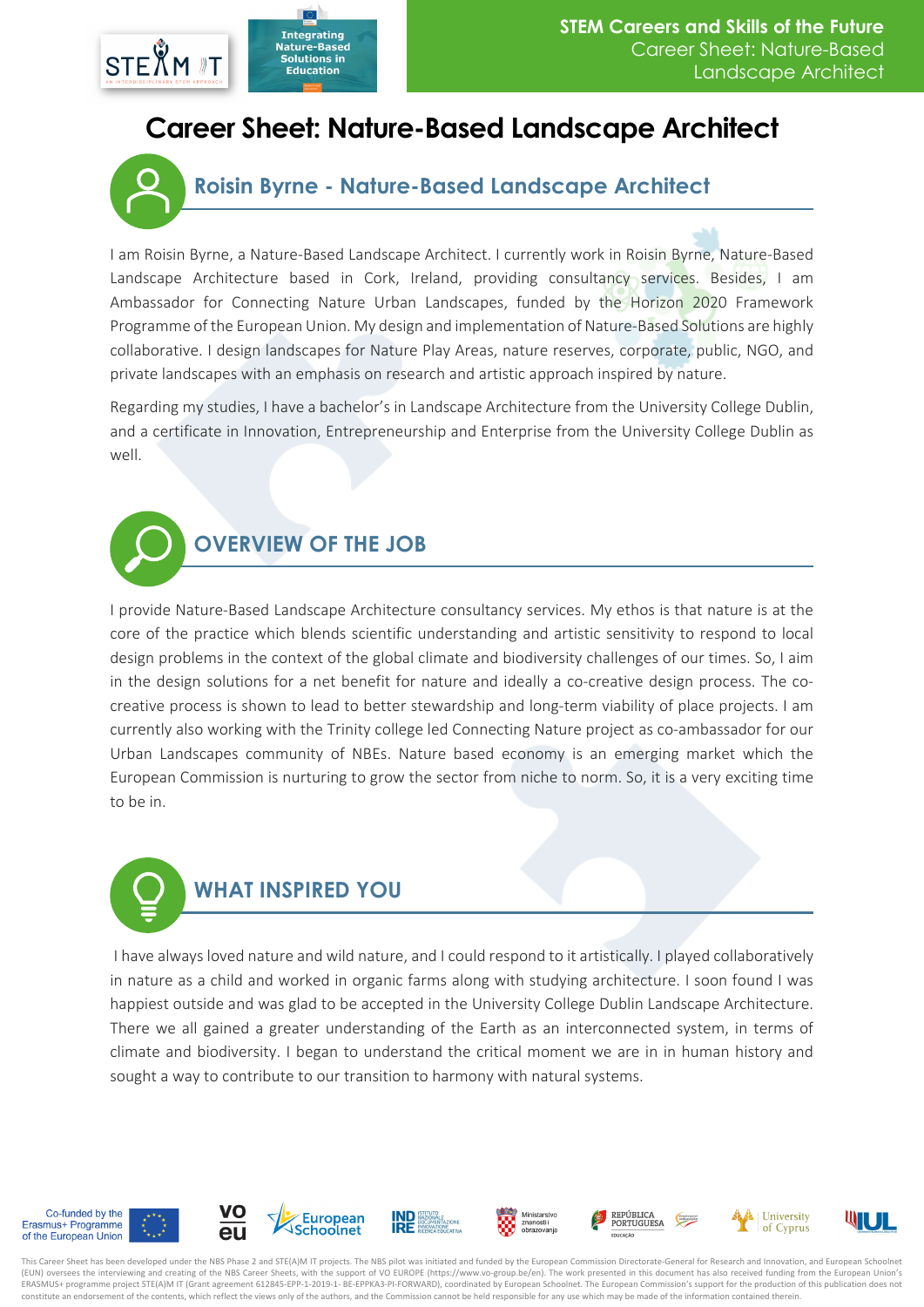

# **TYPICAL WORKING DAY**

**Integrating Nature-Based** 

**Solutions** in

It depends, but if I am in studio I like to begin artistically responding to nature. We live on a nature reserve we are creating here in Cork. There is always an abundance of life to respond to and that grounds my practice. Then its collaborative correspondence or meetings before getting into project work. The projects can be at different stages, research, design, co-creative processes, tender, construction and handover phases. It is all highly collaborative, and each project is unique. If out on site, there is a stage of understanding the existing and potential ecological matrix, what can we do here to make it good for nature and people? What are the co-benefit opportunities? We know vibrant nature solutions are often best for peoples well being too. After a gathering a true understanding of the available data. It is important to allow space for an artistic response, not only to the ecologies of the site but to the stakeholder's /client brief. Ideally a co-creative process is created, where the stakeholders are contributing to design outcomes in a very meaningful way. We know this helps the long-term stewardship and viability of the design. It also contributes to agency building in people who want to 'do something' locally to contribute to a healthy planet. My work with Connecting Nature links the local intervention of nature-based solutions of our different enterprises with a globally emerging field of NBS research, development, collaboration and implementation. Many of the EU, national, and regional policies are complex to implement, requiring a breaking down of silos. Landscape Architects are well placed to create documentation and drawings to illustrate the multiple benefits of working together to implement nature-based solutions.



I have a bachelor's in Landscape Architecture from the University College Dublin, and a certificate in Innovation, Entrepreneurship and Enterprise from the University College Dublin as well.

I think working on organic farms informed my understanding of the importance of elements journey. For example, how some element form nature comes from its source, and is processed by us, until we use it, until it disintegrates. What impact on nature is that journey making? So, in my practice I am seeking materials with nature positive impact ideally. In the UCD Landscape Architecture Degree I was encouraged to push artistic boundaries and yet understand earth systems, and the many complex stages of design. Interning was important to ground and develop these many skills collaboratively in multidisciplinary teams and with stakeholders. I always leaned towards working in collaboration with UCD and Trinity College to contribute to global sustainable harmony. The only thing I would really change is to have learned to trust my instinct faster and network better with fellow practitioners and entrepreneurs. Nature-Based innovation is emerging as a field, we have found for entrepreneurs it can be isolating, so it is good to connect with organisations in your field and related fields. My colleagues from university have mostly joined large global practices, most emigrated from my class actually.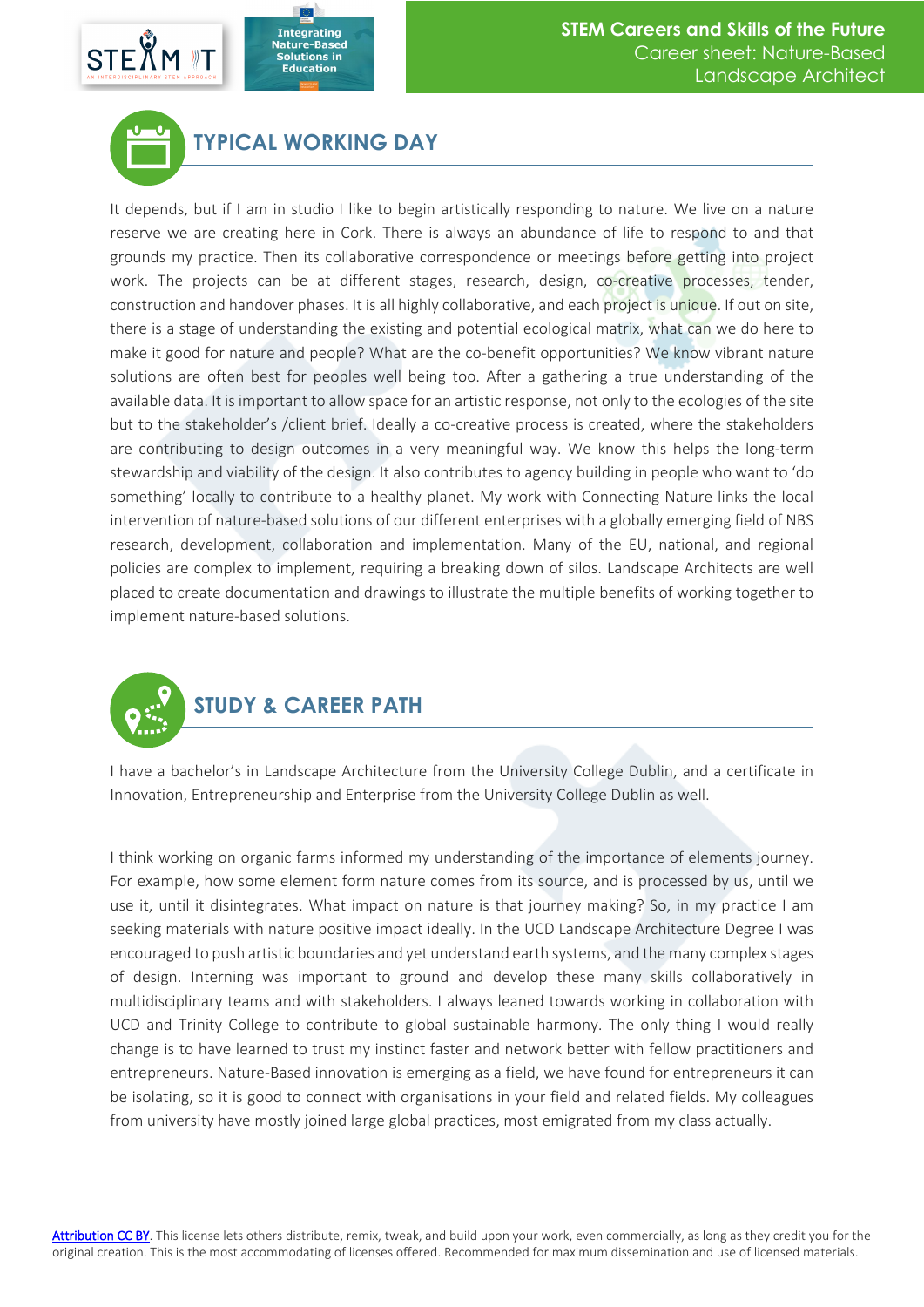



Research: It is necessary a deep understanding and research of the project you are going to tackle, especially in terms of ecological understanding and potential. Once you gather the knowledge of a particular place, then you jump into the artistic process.

Creativity: Nature-Based Landscape Architects need to be creative once they have gathered the required information about the area they are working on. They need to understand its natural elements and how to integrate them into the projects. I push artistic boundaries and yet understand earth systems and the many complex stages of design.

Commitment: The goal of a Nature-Based Landscape Architect is to tackle climate change by improving society. So, it is necessary to commit yourself to your values to fight climate change and protect biodiversity, as well as a commitment to the area you are working on to improve it and adapt it to its ecological needs.

Presentation: As a Nature-Based Landscape Architect, it is essential to present and show the project plans to stakeholders and how they are going to be developed. Therefore, feeling at ease when speaking to the public and being able to express yourself fluidly will contribute to the goals' achievement.

Collaboration: In our process, we must be highly collaborative, since we have to work with people, stakeholders, as close as possible, because ultimately the long-term viability of the place depends on this collaboration. Besides, we are trying to emphasise the collaboration with the authorities of the place.

Willingness to Integrate: Being a Nature-Based Landscape Architect entrepreneur requires networking with fellow practitioners and entrepreneurs. "Nature-Based innovation is emerging as a field, we have found for entrepreneurs can be isolating, so it is good to connect with organisations in your field and related fields".



The jobs and industry sectors I can work with my skills are Landscape Architecture consultancy and research, and teaching.